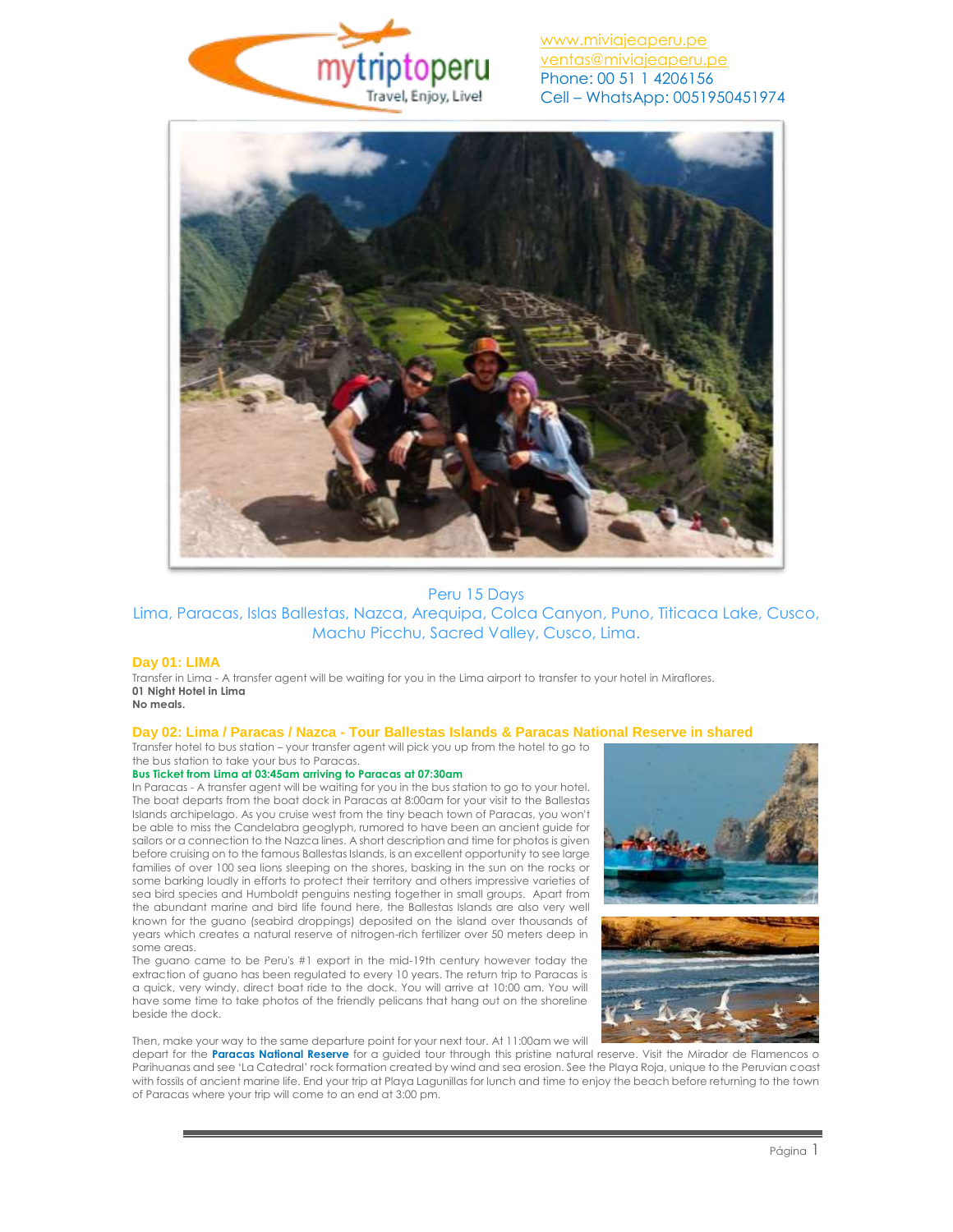

A transfer agent will pick you up to the the Bus Station to take your bus to Nazca. **Bus Ticket from Paracas depart at 5:00pm arriving to Nazca at 8:30pm** In Nazca – the transfer agent will be waiting for you at the bus station to go to your hotel. **01 Night hotel in Nazca Breakfast**

### **Day 03: Overflight Nazca Lines & Bus de Nazca / Arequipa in shared**

On time, a transfer agent will pick you up from the hotel to go to the aerodrome to do the Overflight Nazca Line.

Flights from the Aerodrome "Maria Reiche" in the city of Nazca from 6:00 am to 4:30 pm (subject to weather and times established by the DGAC conditions depending month of the year) Flown by the most experienced captains in the area, visiting the Nazca Lines geoglyphs watching 12 classic, The Whale, Compass, Trapezoids, Astronaut, Monkey, etc.

Return to the Bus Station.

### **Bus Ticket from Nazca depart at 2:30pm arriving to Arequipa at 11:00pm**

In Arequipa, a transfer agent will meet you at your arrival in the bus station to go to your hotel.

**01 Night Hotel in Arequipa Breakfast**

## **Day 04: Arequipa – City Tour & Santa Catalina Convent**

Arequipa, also called the White city is next to Cusco and Machu Picchu one of the main Peru's highlights. In 2000 the city's central core earned a well-deserved Unesco World Heritage listing and the sight of the gigantic cathedral, with the magic image of 5825m of the volcano El Misti, is a view that nobody can miss it!

You will see the popular Market of San Camilo - Main Square - Compañia Church and its Cupola

- Colonial Neighborhood El Tambo, la Cabezona - Then Santa Catalina Monastery will be visited, which is the most important and impressive religious monument in Perú, founded in 1579.

**01 Night Hotel in Arequipa Breakfast**

### **Day 05: Tour Colca Canyon & vicuña reserve in shared**

You will join a small group trip. Today you will be picked up from your hotel at 07:30 am to 08:20am, and depart by bus on your excursion towards the Colca Valley. We will drive across Pampa Cañahuas in the Aguada Blanca National Reserve which is home to herds of vicuñas, llamas and alpacas, so you can stop to get that all important selfie with an Alpaca! We also stop at the Mirador de los Andes, the crater of Chucura, and the Mirador de Chivay to get some incredible photos on the way to our final destination, Chivay.

We arrive to Chivay at around 1:00pm where we will have some lunch and check in to your hotel for the night. You then have the option to visit the local hot springs if you want, or simply explore the small but picturesque town of Chivay. Later in the evening, you will meet for dinner with your guide and go to visit a local Peruvian folklore show, where you will be encouraged (and sometimes forced) to partake in the local dancing and singing! An early night is recommended, so try to avoid the local Irish bar!

**01 Night Hotel in Chivay - Colca Breakfast & lunch** 

## **Day 06: Visit Colca Canyon Valley to Condor's Cross to Puno**

After an early breakfast (around 06:00am), we depart to the "Condor's Cross" from where we will hopefully see the world famous Andean Condor birds fly majestically above us as they rise up from the Canyon. We will take you to different viewpoints of the Canyon to allow you to explore and appreciate the sheer size of this incredible canyon (the second deepest in the world!). On the way back to Chivay, we stop at the town of Yanque, visit its beautiful church and its characteristic stone streets among other attractions. To have spectacular views of the Colca Valley, we will drive to the observation points of Choquetipo and Artahuilque where you can see pre-Inca tombs and mock ups of the terraces, so make sure you save plenty of space in your memory card for these amazing places.

After that, you will be transfer to the bus station to set off across the altiplano – the high Andean grasslands – towards Puno and Lake Titicaca-**Bus Ticket from Colca depart at 1:30pm arriving to Puno at 7:40pm**,

In Puno – a transfer agent will be waiting for you in the bus station to go to the hotel. **01 Night Hotel in Puno**









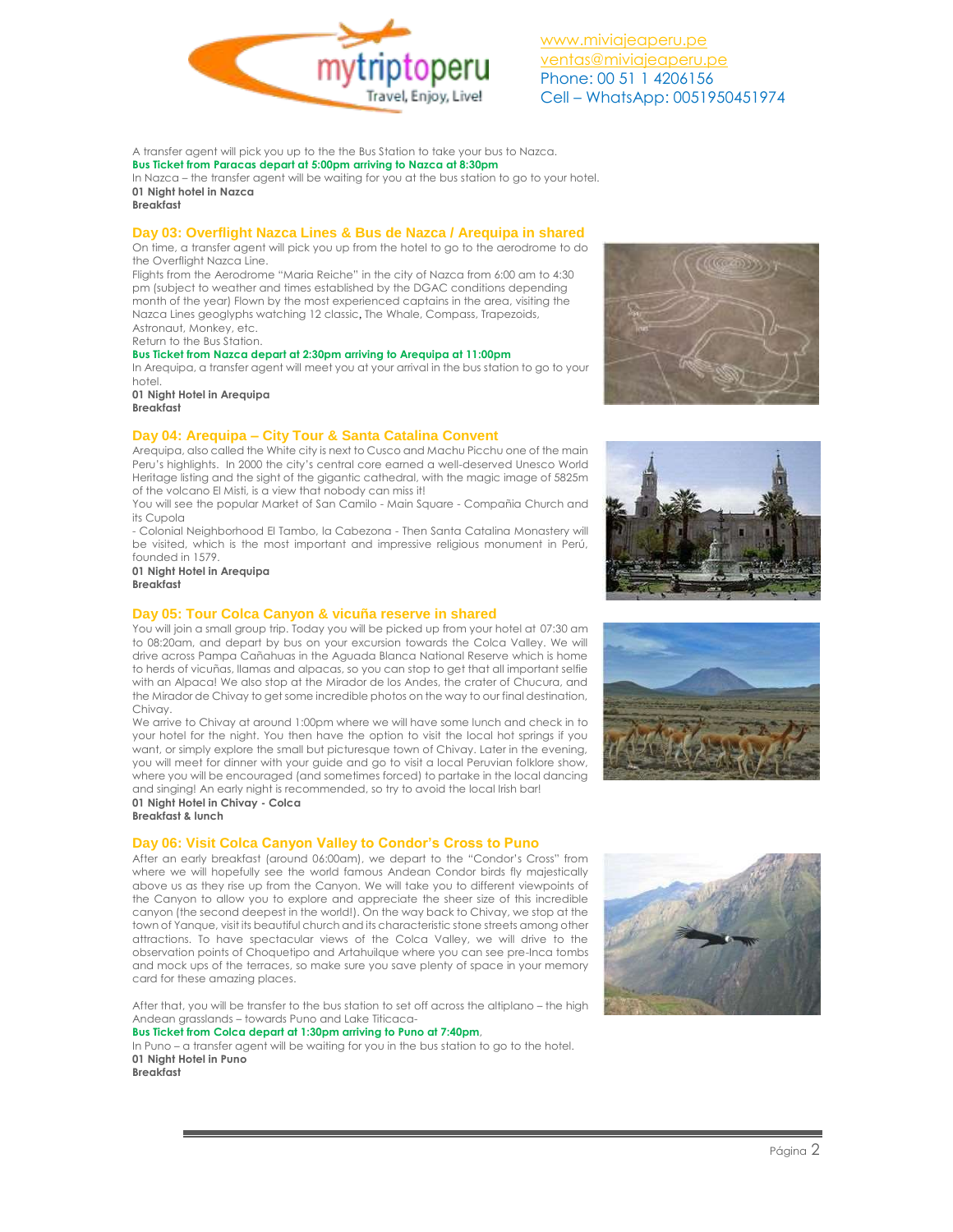

[www.miviajeaperu.pe](http://www.miviajeaperu.pe/) [ventas@miviajeaperu.pe](mailto:ventas@miviajeaperu.pe) Phone: 00 51 1 4206156 Cell – WhatsApp: 0051950451974

## **Day 07: Tour Titicaca Lake, Uros & Taquile Islands**

Early morning transfer to the pier for a boat trip to Uros Floating Islands. Located 4 km from Puno and about 20 minutes motorboat ride. The original inhabitants of these floating islands are said to descend from one of the most ancient peoples of the Americas. Their dwellings made of Totora reed are built on the surface of Lake Titicaca. Next, we continue to Taquile Island. It is of great scenic beauty, ethnic and cultural interest. Local people are devoted to the agriculture and they have generated a communal tourism, as the visitors share their food and housing. They are famous for their fabrics and crafts. Lunch included. After that, return to Puno and transfer to the hotel. **01 Night Hotel in Puno**

**Breakfast & lunch**

### **Day 08: Puno / Cusco in Tourist Bus.**

A transfer agent will pick you up from the hotel to go to the bus station. **Bus Ticket from Puno departs at 08:00am arriving to Cusco at 2:30pm**

In Cusco – a transfer agent will be waiting for you in the bus station to go to the hotel. **01 Night Hotel in Cusco**

**Breakfast**

## **Day 09: Cuzco - City tour + Nearby Ruins**

### In the morning free at leisure

At 1:30pm to 2:00pm your guide will pick you up from the hotel to begin the tour. You will see the main temple of the Sun known also as the "Qoricancha". "Sacsayhuaman" known as the head of the Puma in reference to the city of Cusco that was built in a shape of a Puma, and the head of the puma was exactly Sacsayhuaman. After that, we immediately visit the Qenqo temple in honor of mother Earth or Pachamama. Then we continue with our bus to Pucapucara which, in Inkas time, was an entry control to the sacred city of Cusco. Later a visit of Tambomachay Inka temple in honor of the natural element of water.

We will return to Cusco. It will be up to you to decide either to stay in the beautiful main square of Cusco or be taken to your hotel.

**01 Night Hotel in Cusco Breakfast**

### **Day 10: Cusco / Tour to Machu Picchu ruins**

At 6:30am you will be pick you up from your hotel to go to the train station. We will take the train from Cusco to go to Machu Picchu village, arriving in this town at 10:30 am approximately. The northbound train follows the lower lands towards to the Sanctuary of macho Picchu and ends its services at the Aguas Calientes station. We will immediately board a bus that will transport you along the Hiram Bingham road leading to the ruins of Machu Picchu Inca City.

The bus rides about half an hour to the ruins ahead. The guide will take you to Machu Picchu and explain the history of the area and answer any questions you may have about the site. After that you will have free time to enjoy at your own discretion and pace this world wonder. The guide will inform you what train you need to take back and the hour that you must be at the train station in Aguas Calientes the next day.

We recommend visiting the house of the chosen, the intiwatana (the sundial, marking the seasons), Kallancas (sheds for warriors), as well as the large areas with terraces. **01 Night Hotel in Aguas Calientes**

**Breakfast & Lunch**

# **Day 11: Aguas Calientes / Cusco.**

Free Day in Aguas Calientes town.

In according time we will be approaching the railway station to board the train and start our journey back to Ollantaytambo and then take a touristic bus to Cusco.

The train usually back to Cusco at 6:30pm arriving to Cusco at 10:30pm.

Our personal staff will be waiting for you to transfer to your hotel.

**01 Night Hotel in Cusco Breakfast**

## **Day 12: Tour in the Sacred Valley, Pisac Market, Ollantaytambo & Chinchero.**

At 8:30 am a guide will pick you up from your hotel to begin the tour of the Sacred Valley of the Incas, we will be leaving the city and reach the viewpoint of Taray, from here we can enjoy the beautiful Inca terraces and existing farmland which surround the sacred river of the Incas "Willcamayuc". Later we´ll visit Pisaq the archaeological Park, also the Indian market which is very colorful as the local people. The Pisaq Andean Market is the best place to shop for crafts and souvenirs.

After some free time, we continue our journey to the village of Urubamba, where we will have a typical buffet lunch. After that, we will continue our journey we´ll reach the last living Inca town "Ollantaytambo". Ollantaytambo reminds us of a mythical love story, a







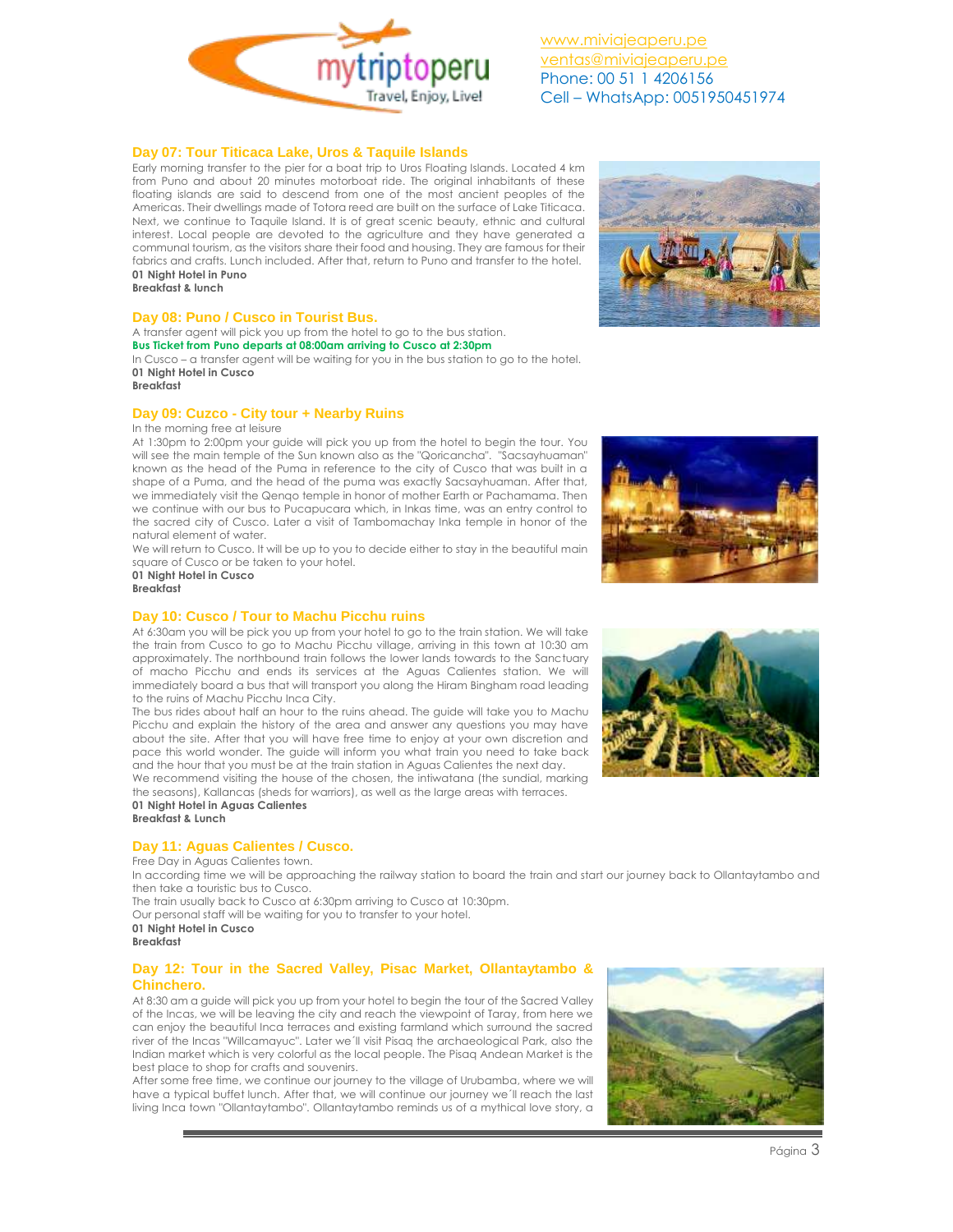

drama of love that prevaisl against all obstacles. It is believed that this city was built by General Inka Ollanta in a time of rebellion against the Royal army of the Inka by preventing its binding to the beautiful princess Cusi Qoyllor "beautiful star". A further 40 minutes' drive takes us to Chinchero surrounded by the colonial houses, where we will again discover the magnificence of the Incan constructions, terraces and the beauty of the local people in their traditional dresses, all surrounded by the local temple, where we'll appreciate the painting of local people who later where well-known as the creator of the "Escuela Cusqueña" founders. The Colonial church is rich in art and jewelry and well appreciated by their population.

At 7:00pm arrival in Cusco and transfer to your hotel. **01 Night Hotel in Cusco**

**Breakfast & Lunch**

### **Day 13: Cuzco / Lima – Free Day.**

Our personal staff will pick you up from the hotel to go to Cusco airport to take your flight to Lima. **Air Ticket Cuzco / Lima**

In Lima - The transfer agent will be waiting to transfer you from the Lima Airport to your hotel. **01 Night Hotel in Lima**

### **Breakfast**

## **Day 14: City tour Lima Modern & Colonial**

Morning free at leisure to enjoy of the hotel.

At 2:15pm approximately, we will star with the tour with a panoramic view of the "Pucllana Pyramid" a magnificent ceremonial and archeological center built in the 4th century a.d and considered a "sacred village" by the Incas. The Viceroyalty of Perú was the most important of the Spanish Empire and Lima was its capital.

COLONIAL LIMA: We visit the Historical Center of Lima, where you will appreciate more than fifty monuments and Colonial edifications, such as the Paseo de la República, the San Martín Square, the Main Square, the Government Palace, the Archbishop's Palace, the Cathedral Basilica, and the City Council Palace amongst others.

We will visit the MUSEUM OF THE BANCO CENTRAL DE RESERVA\*,where we will admire the "Treasures of Perú" Collection, a fine selection of objects made of gold, ceramics and textiles from different pre-columbian cultures. We will visit the monumental SAN FRANCISCO CONVENT, which displays the largest



collection of religious art in America. Our highlight will be the visit of the underground vaults, known as "Catacumbas" or Catacombs. CONTEMPORARY LIMA: We will visit traditional residential areas of Lima and Larcomar.

\*Museum of the "Banco Central de Reserva" is closed to the public on Saturday and Sunday afternoon. Monday closed all day. **01 Night Hotel in Lima**

# **Breakfast**

## **Day 15: Lima**

The transfer agent will pick you up from the hotel to go to the Lima airport to take your home flight. **Breakfast**

Price per Person in American Dollars:

| Category         | Ciudad                 | Hotel                        | Simple   | <b>Double</b> | <b>Triple</b> |
|------------------|------------------------|------------------------------|----------|---------------|---------------|
| <b>Hostels</b>   | Lima                   | Pirwa Inclan                 | 1,598.00 | 1,445.00      | 1,425.00      |
|                  | Nazca                  | Pirwa                        |          |               |               |
|                  | Arequipa               | <b>Mistiwasi</b>             |          |               |               |
|                  | Colca                  | <b>Colca River</b>           |          |               |               |
|                  | Puno                   | Paititi                      |          |               |               |
|                  | Cusco                  | Pirwa Corregidor             |          |               |               |
|                  | <b>Aguas Calientes</b> | El Tambo                     |          |               |               |
|                  | Lima                   | <b>Ducado</b>                | 1,828.00 | 1,609.00      | 1,563.00      |
| Hotels<br>$3***$ | Nazca                  | Algeria                      |          |               |               |
|                  | Arequipa               | Corregidor                   |          |               |               |
|                  | Colca                  | Colcallacta                  |          |               |               |
|                  | Puno                   | <b>Camino Real Turistico</b> |          |               |               |
|                  | Cusco                  | Anden Inca                   |          |               |               |
|                  | <b>Aguas Calientes</b> | Intipunku Alameda Inn        |          |               |               |
| Hotels<br>$4***$ | Lima                   | <b>José Antonio</b>          | 2,425.00 | 1,872.00      | 1,840.00      |
|                  | Nazca                  | Majoro                       |          |               |               |
|                  | Arequipa               | Fundador                     |          |               |               |
|                  | Colca                  | Refugio                      |          |               |               |
|                  | Puno                   | Qalasaya                     |          |               |               |
|                  | Cusco                  | <b>José Antonio</b>          |          |               |               |
|                  | <b>Aguas Calientes</b> | Hatun Inti                   |          |               |               |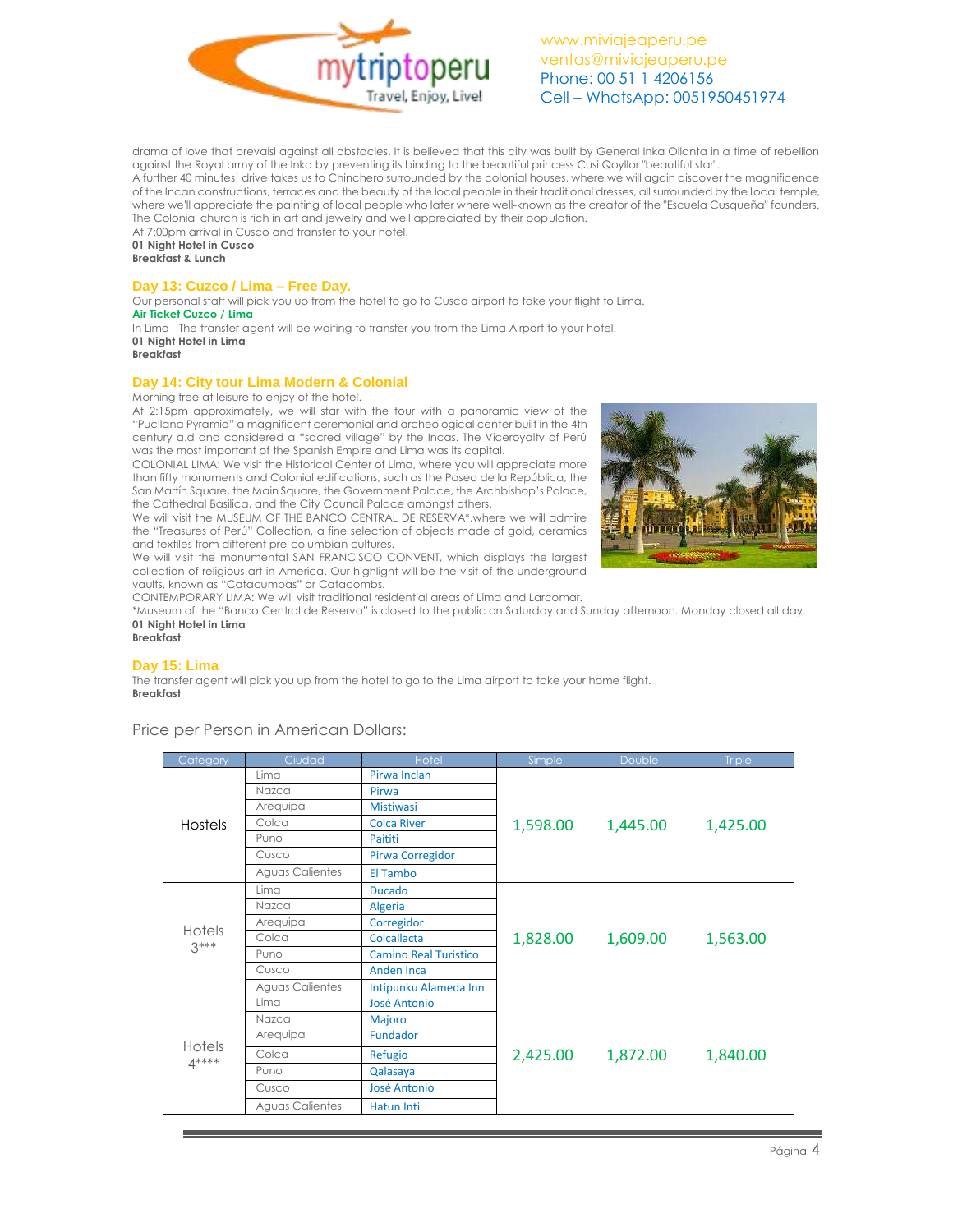

| Hotels<br><b><i>E*****</i></b> | Lima            | <b>Casa Andina Premium</b> | 3,646.00 | 2,529.00 | 2,496.00 |
|--------------------------------|-----------------|----------------------------|----------|----------|----------|
|                                | Nazca           | Cantalloc                  |          |          |          |
|                                | Arequipa        | <b>Casa Andina Premium</b> |          |          |          |
|                                | Colca           | Colca Lodge                |          |          |          |
|                                | Puno            | Casa Andina Premium        |          |          |          |
|                                | Cusco           | Casa Andina Premium        |          |          |          |
|                                | Aguas Calientes | Sumag                      |          |          |          |

# **Program Included:**

- All Transfers.
- Air Tickets Cusco / Lima
- 03 Nights Hotel in Lima.
- 01 Nights de hotel in Nazca.
- 02 Nights in Arequipa.
- $\checkmark$  01 Nights in Chivay.
- $\times$  02 Nights Hotel in Puno.
- $\checkmark$  04 Nights Hotel in Cusco.<br> $\checkmark$  01 Nights in Aquas Calier 01 Nights in Aguas Calientes.
- $\checkmark$  Breakfast.
- 
- $\checkmark$  01 Lunch in Aguas Calientes.<br> $\checkmark$  01 Lunch in the Sacred Valley
- $\checkmark$  01 Lunch in the Sacred Valley.<br> $\checkmark$  01 lunch in Taquile Island 01 lunch in Taquile Island.
- $\checkmark$  01 lunch in Chivay.
- $\checkmark$  Tours Sheared.
- All entrance.
- Bus Ticket Lima / Paracas / Nazca / Arequipa / Puno.
- $\checkmark$  Bus Ticket Puno / Cusco.<br> $\checkmark$  Tourist Train Ticket to May
- Tourist Train Ticket to Machu Picchu.

### **Not Included:**

- $\checkmark$  International Air Tickets.<br> $\checkmark$  Meals no mentioned in t
	- Meals no mentioned in the program.

## **Additional:**

- $\checkmark$  Upgrade to Vistadome Train \$46.00 per person.
- $\checkmark$  Upgrade Bus Cusco / Puno with tours in route & Lunch \$3900 per person.

## **Important Notes:**

- Prices in American Dollars per person.
- **Minimum 2 persons**.
- Hotels are subject to get availability in the moment we make the reservations.
- -

# - **Program Summary:**

| Day 01: Lima                             |  |
|------------------------------------------|--|
| Transfer in Lima                         |  |
| 01 Night hotel in Lima                   |  |
|                                          |  |
| Day 02: Lima / Paracas / Nazca           |  |
| <b>Breakfast</b>                         |  |
| Transfer to bus station                  |  |
| Bus Ticket Lima / Paracas 03:45/07:20    |  |
| Transfer bus station to Chaco            |  |
| <b>Tour Ballestas Islands</b>            |  |
| <b>Tour Paracas National Reserve</b>     |  |
| Transfer to bus station                  |  |
| Bus Ticket Paracas / Nazca 17:00 / 20:30 |  |
| Transfer bus station / hotel             |  |
| 01 Night hotel in Nazca                  |  |
|                                          |  |
| Day 03: Nazca / Arequipa                 |  |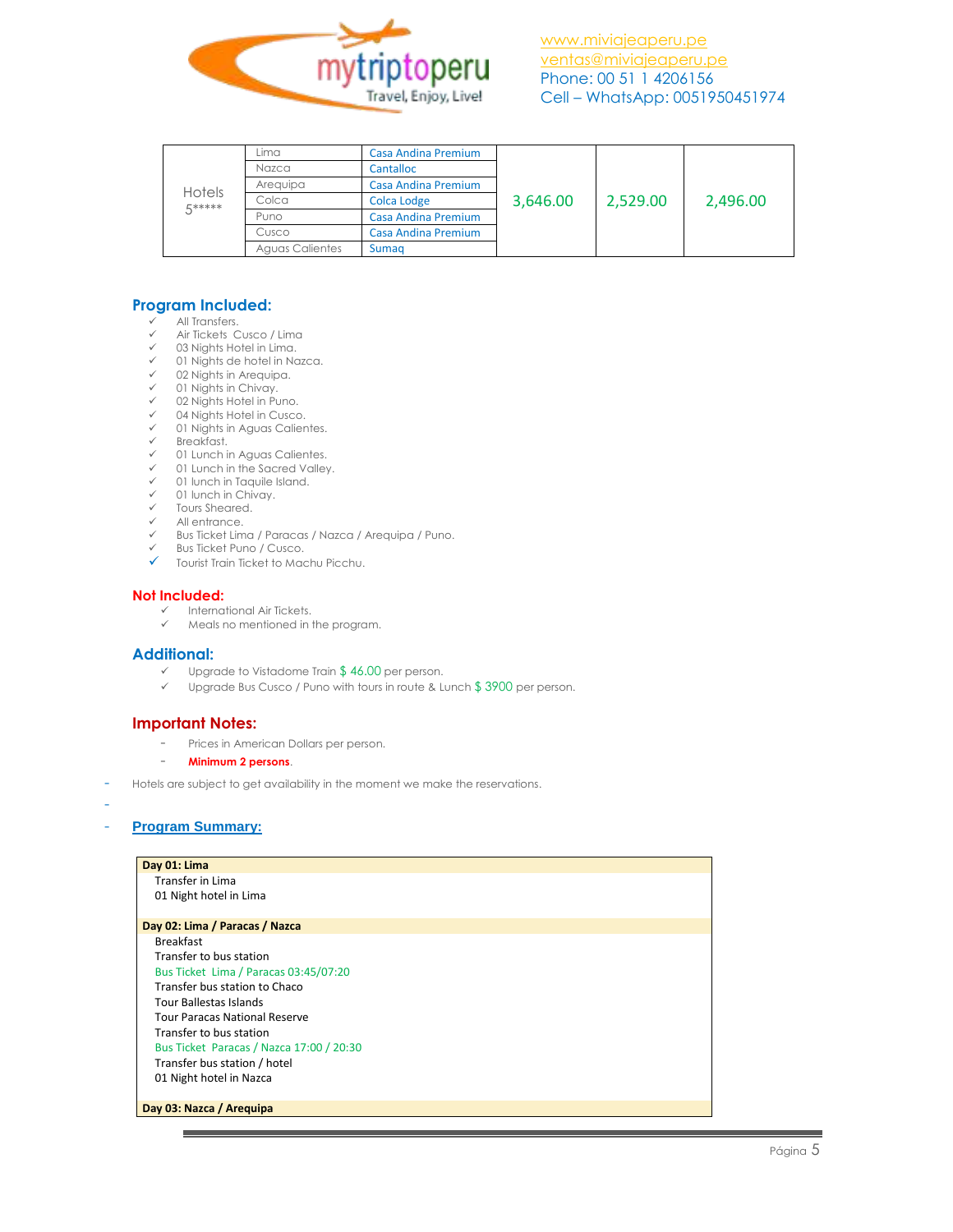

| <b>Breakfast</b>                                                         |
|--------------------------------------------------------------------------|
| Transfer to airport                                                      |
| Overflight Nazca Line                                                    |
| Transfer to bus station                                                  |
| Bus Ticket Nazca / Arequipa 14:30 / 23:00                                |
| Transfer in bus station / Hotel                                          |
| 01 Night Hotel in Arequipa                                               |
|                                                                          |
| Day 04: Arequipa - City tour                                             |
| <b>Breakfast</b>                                                         |
| City Tour & Santa Catalina in Arequipa                                   |
| 01 Night Hotel in Arequipa                                               |
|                                                                          |
| Day 05: Colca Canyon 2 Days                                              |
| <b>Breakfast</b>                                                         |
| Tour Colca Canyon 2 days                                                 |
| 01 Night Hotel in Colca                                                  |
|                                                                          |
| Day 06: Colca / Puno                                                     |
| <b>Breakfast</b>                                                         |
| Tour Mirador del Condor                                                  |
|                                                                          |
| Bus Ticket Colca / Puno 13:30 / 19:40<br>Transfer in bus station / Hotel |
|                                                                          |
| 01 Night Hotel in Puno                                                   |
|                                                                          |
| Day 07: Full Day Uros & Taquile Islands                                  |
| <b>Breakfast</b>                                                         |
| Full Day Uros & Taquile Islands                                          |
| 01 Night Hotel in Puno                                                   |
|                                                                          |
| Day 08: Puno / Cuzco in Bus                                              |
| <b>Breakfast</b>                                                         |
| Transfer to bus station                                                  |
| Bus Ticket Puno-Cusco 08:00 / 14:30                                      |
| Transfer in bus station / Hotel                                          |
| 01 Night Hotel in Cuzco                                                  |
|                                                                          |
| Day 09: Cuzco - City Tour & Nearby Ruins                                 |
| <b>Breakfast</b>                                                         |
| Free Morning                                                             |
| Pm. City Tour & Nearby Ruins in Cusco                                    |
| <b>General Ticket entrances</b>                                          |
| 01 Night Hotel in Cuzco                                                  |
|                                                                          |
| Day 10: Cuzco / Aguas Calientes - Full Day Machu Picchu in Tourist Train |
| Breakfast                                                                |
| Transfers, Tourist Train, entrance, bus, guide.                          |
| 01 Night Hotel in Aguas Calientes                                        |
|                                                                          |
| Day 11: Aguas Calientes / Cuzco                                          |
| <b>Breakfast</b>                                                         |
| Free Day in Aguas Calientes                                              |
| Tourist train Aguas Calientes / Ollantaytambo                            |
| Transfer Ollantaytambo / Cusco                                           |
| 01 Night Hotel in Cuzco                                                  |
|                                                                          |
| Day 12: Full Day Sacred Valley                                           |
| <b>Breakfast</b>                                                         |
| Full Day Sacred Valley Pisac Market & Ollantaytambo Ruins                |
| 01 Night Hotel in Cuzco                                                  |
|                                                                          |
| Day 13: Cuzco / Lima                                                     |
| <b>Breakfast</b>                                                         |
| Transfer to airport                                                      |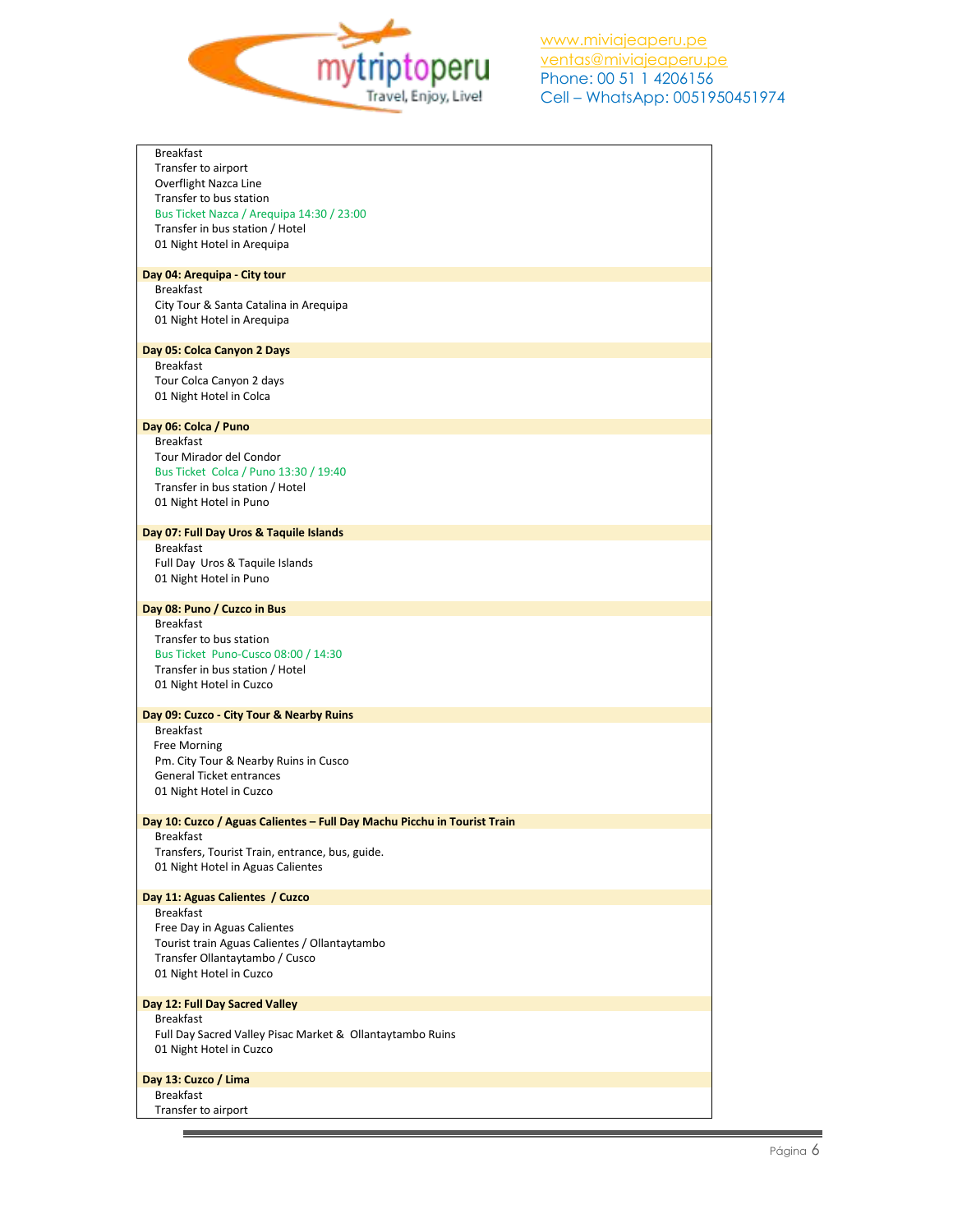

| Air Ticket Cuzco / Lima               |
|---------------------------------------|
| Transfer in Lima                      |
| 01 Night Hotel in Lima                |
|                                       |
| Day 14: Lima- City Tour               |
| <b>Breakfast</b>                      |
| Am. City Tour Lima Colonial & Moderna |
| PM Free.                              |
| 01 Night Hotel in Lima                |
|                                       |
| Day 15: Lima                          |
| <b>Breakfast</b>                      |
| Transfer out Hotel / Airport          |

# **Terms and Conditions**

We are a team of professionals ready to answer all your questions and concerns and make your trip an unforgettable experience. To find out about the availability of a program, we recommend sending an email to: ................................. and one of our agents will respond within the next 24 hours. In order to process your order in the most efficient way possible, please do not forget to include the name of the desired program, as well as the date you wish to perform the service and the number of participants. If you want a tour with your preferences do not hesitate to let us know, we can put together a customized program, either in private or in a group.

In case you have any questions or additional questions, do not hesitate to send us an email, we are always at your service to answer any question you may have.

## **To make a reservation it is necessary to send the following information:**

Names and surnames Passport number or identity document Nationality Date of birth Number of participants Age

Please send us if you have any additional important information to make your trip an unforgettable experience.

### **Additional information:**

The confirmation of the program will be answered within a period no longer than 24 hours, where the corresponding deadlines for payments will be given.

The excursions are operated in English or Spanish, consult another kind of language.

#### **Travel Voucher:**

For each excursion / service that you have booked our reservation center will issue you the respective voucher / electronic receipt, which you must print and present at the time of starting the tour / service.

### **Local Information:**

Our office will send you via e-mail the complete information of the contracted program as well as the contact information in each city visited, such as the office address, telephone numbers and the name of the person in charge of providing the services.

My Trip to Peru operates with 20 years of experience in the tourism sector and offers the client a first class service, making the client enjoy his trip / excursion without having to worry about the details of the organization.

### **Payment way:**

My Trip to Peru offer 3 ways of payment:

1. - Through online payment with credit cards: VISA, MASTERCARD and AMERICAN EXPRES via Transferwise ONLINE System **www.transferwise.com**, where you can access to fill in the details of your credit card.

Bank Account: Account in Soles (local currency) Account to Name: Johnny Alberto Banda Vera DNI: 25704671 Bank Name: Banco de Credito del Peru Bank account number: 1912 4915966040 Bank Address: Jr. Lampa 499 Lima 01 Bank Telephone: 5114275600

2. - Through our bank account in Peru. If you choose this form of payment, here are our bank details: